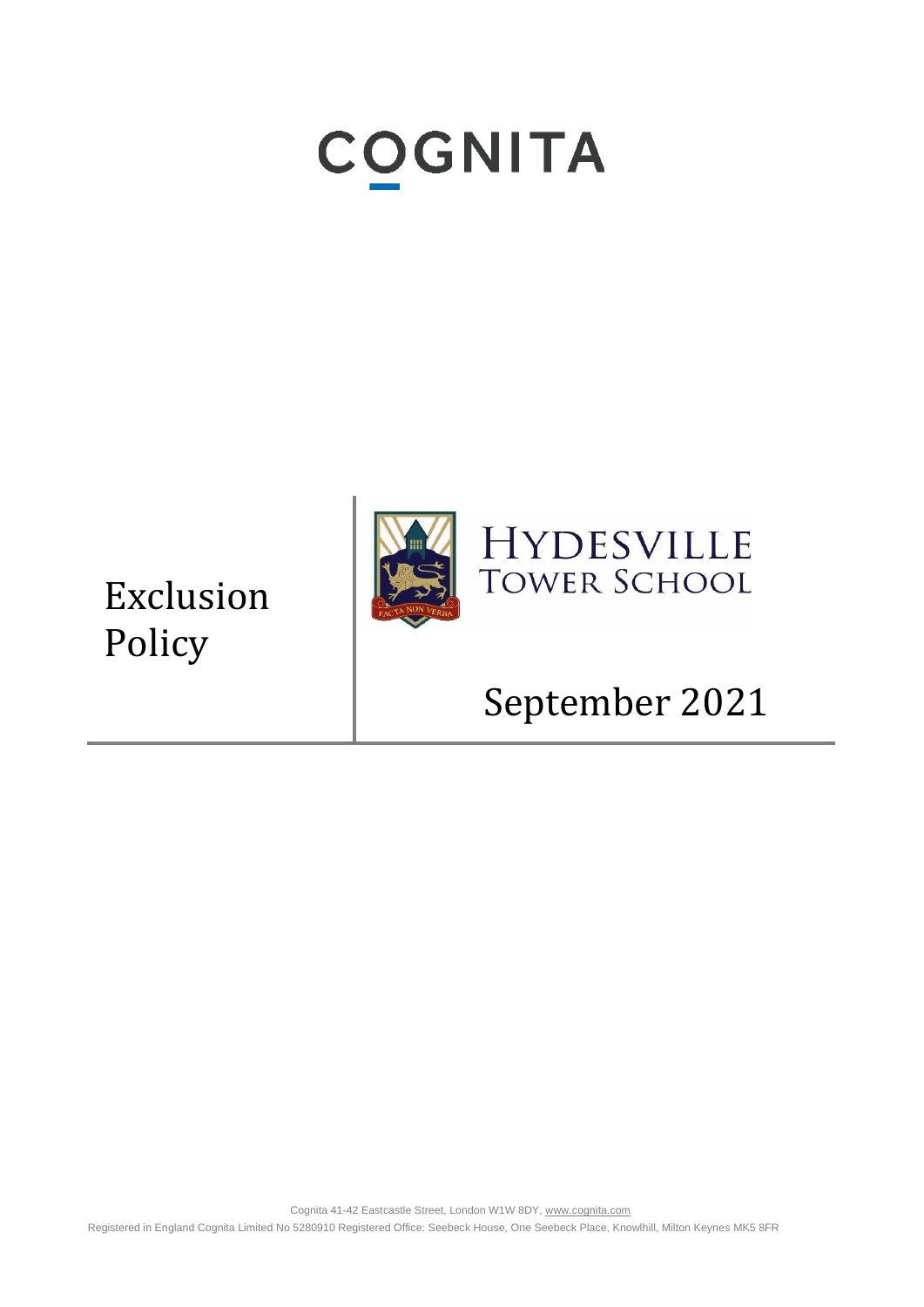#### **1 Introduction**

- 1.1 This policy outlines the use of exclusion as a sanction by the Headmaster when dealing with certain cases of misbehaviour. The aim of this Policy is to ensure procedural fairness and natural justice and to promote co-operation between the school and parents when it is necessary to consider exclusion as a sanction. All schools have the legal right to impose reasonable sanctions if a pupil misbehaves. Corporal punishment or the threat of corporal punishment is illegal and will never be used. This policy applies to all pupils, including those in the Early Years.
- 1.2 The insistence on high standards is based on the following principles:
	- The foundation of mutual respect
	- A focus on commending positive behaviour
	- Consistency and fairness
	- Affirmation of the value of the individual whilst acknowledging the inappropriateness of some behaviours

These principles are backed up by a system of rewards and, where necessary, appropriate sanctions, the most serious of which are laid out below and which are covered by this policy. This policy should be read in conjunction with the Parent Contract, the School Behaviour Policy and the Drugs and Alcohol Policy.

- 1.3 The sanctions available to the Headmaster:
	- Suspension (also known as a Temporary or Fixed Term Exclusion) when a pupil is sent home for a limited period either as a disciplinary measure or to allow for the investigation of an allegation of serious misbehaviour.
	- Expulsion (also known as a Permanent Exclusion) when a pupil is required to leave the school permanently.

The school may also operate a system of 'internal exclusion'. Despite the term, internal exclusion is not registered as a formal exclusion as the pupil is not sent home from school. Internal exclusion is a sanction to accommodate those pupils who have been removed from a lesson at short notice for poor behaviour and/or conduct so that other pupils may continue their learning uninterrupted. The pupil will be supervised by staff.

- 1.4 The main types of behaviour which may result in one of the above sanctions are as follows:
	- Breach of school rules
	- Persistent disruptive behaviour
	- Persistent attitudes or behaviour which are inconsistent with the ethos of the school
	- Theft, blackmail, physical violence, threatening behaviour, drug abuse, alcohol abuse, smoking, vaping, intimidation, racism, bullying, including cyber bullying
	- Misconduct of a sexual nature, including sexting; supply and possession of pornography or indecent images
	- Inappropriate use of social media and/or technology, including serious cases of bullying
	- Possession or use of unauthorised firearms or other weapons
	- Damage to property, vandalism and computer hacking
	- Malicious accusations against a member of staff
	- Use of discriminatory language
	- Cheating, including plagiarism
	- Sexual harassment
	- Sexist, racist, homophobic or transphobic abuse
	- Supply, possession or use of certain drugs and solvents or their paraphernalia or substances intended to resemble them and alcohol and tobacco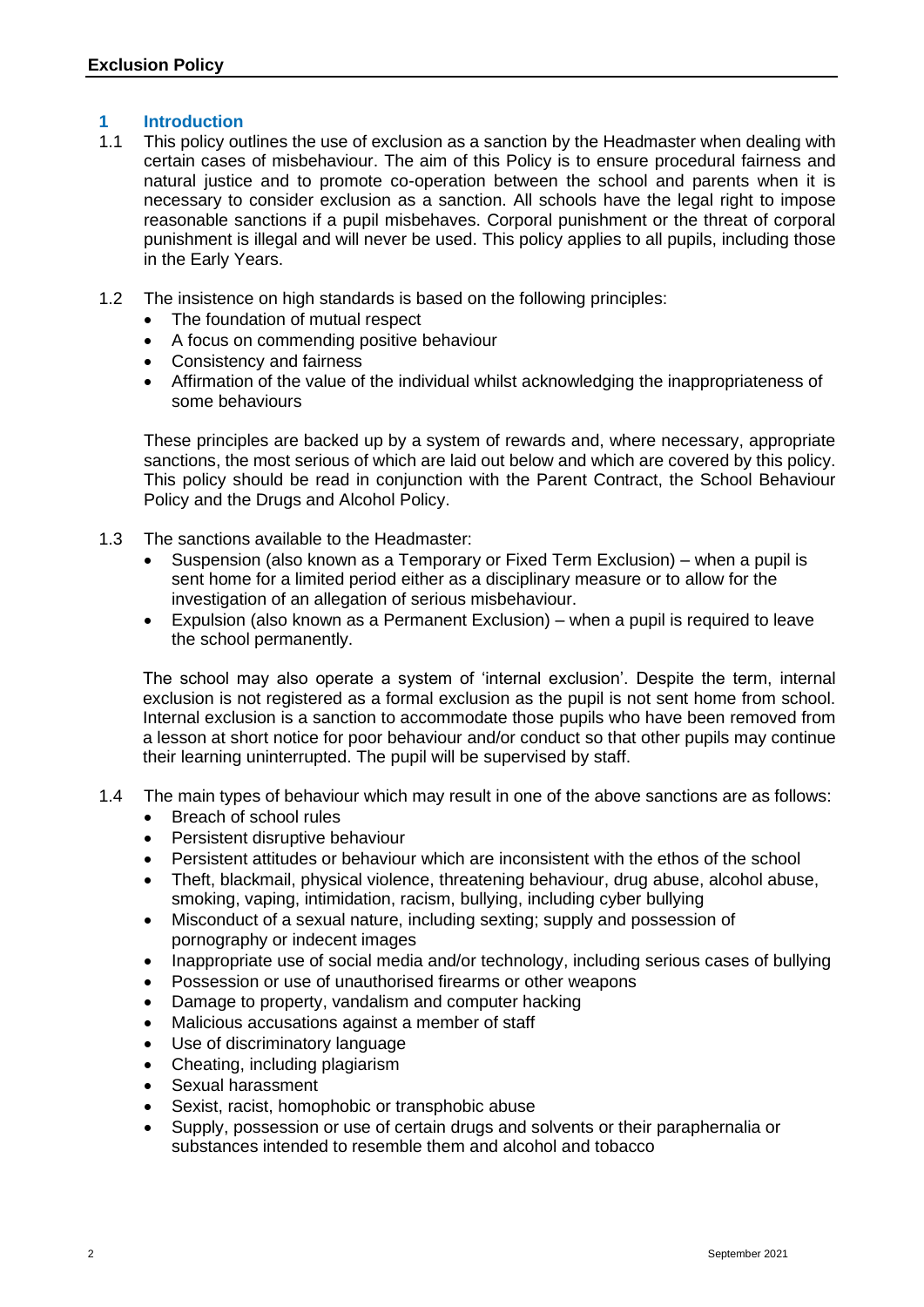• Other serious misconduct toward a member of the school community or which brings the school into disrepute (single or repeated episodes), on or off the school premises including, among others, on social media or any other means such as the publication of, or participation in the publication of, defamatory press articles.

Exclusion can also be used where one of the following is evident:

- Parental breach of contract with the school
- Parents causing serious or repeated nuisance on the school premises, acting aggressively towards staff (including via social media or electronic communication) or bringing the school into disrepute including, among others, social media, electronic communication or any other means such as the publication of, or the participation in the publication of, defamatory press articles.
- Serious disagreement (on the part of the parents or the pupil) with, or contravention of, the school's policies on social inclusion, diversity or equality
- Parents not respecting the principles of the School
- Failure to make payment or serious delay on the payment of the Fees or Matriculation Fee or Place Reservation Fee. (Refer to the Financial Responsibility document).
- 1.5 The above is not an exhaustive list and there may be other situations where the Headmaster makes the judgement that exclusion is an appropriate action.
- 1.6 In most cases, suspension will follow a single offence against the expectations of the school's Behaviour Policy. However, suspension may also be the result of a series of less serious offences, where repetition of these offences indicates the pupil's unwillingness to conform to an acceptable pattern of behaviour. In such cases, parents will have been consulted before a decision to suspend is reached in an attempt to correct the behaviour. The school should be able to provide evidence of the support offered to the pupil before a decision to suspend is made, in particular where the misbehaviour may be in part affected by any SEND needs.
- 1.7 The school will also consider whether a child's behaviour gives cause to suspect that a child is suffering, or is likely to suffer, significant harm. Where this may be the case, school staff will follow the school's Safeguarding Policy. The school will also consider whether continuing disruptive behaviour might be the result of unmet educational or other needs and whether a referral to Children's Social Care is appropriate.
- 1.8 In certain circumstances, the Headmaster may at his/her discretion expel a pupil for a first offence which is considered sufficiently serious to warrant such a step. A pupil may also be required to leave if, after all appropriate consultation, the Headmaster is satisfied that it is not in the best interests of the pupil, or of other pupils at the school, that he/she remains.
- 1.9 A pupil who is found to have made malicious allegations against a member of school staff will be managed in accordance with this policy, which may result in expulsion from the school.

### **2 Suspension (Fixed-Term Exclusion)**

- 2.1 Only the Headmaster (or a member of staff acting on their behalf) can suspend a pupil. Before deciding to suspend a pupil, the Headmaster must ensure that an initial and immediate assessment of the incident(s) is made, which led to consideration of suspension.
- 2.2 Once a decision has been reached to suspend a pupil, the Headmaster must inform parents without delay, in person (wherever possible) or by telephone. The Headmaster will also write to confirm the suspension and provide clear reasons for the suspension and the length of time the pupil is to be suspended for. The reasons may include a cooling off period for the pupil and time for a full investigation to take place.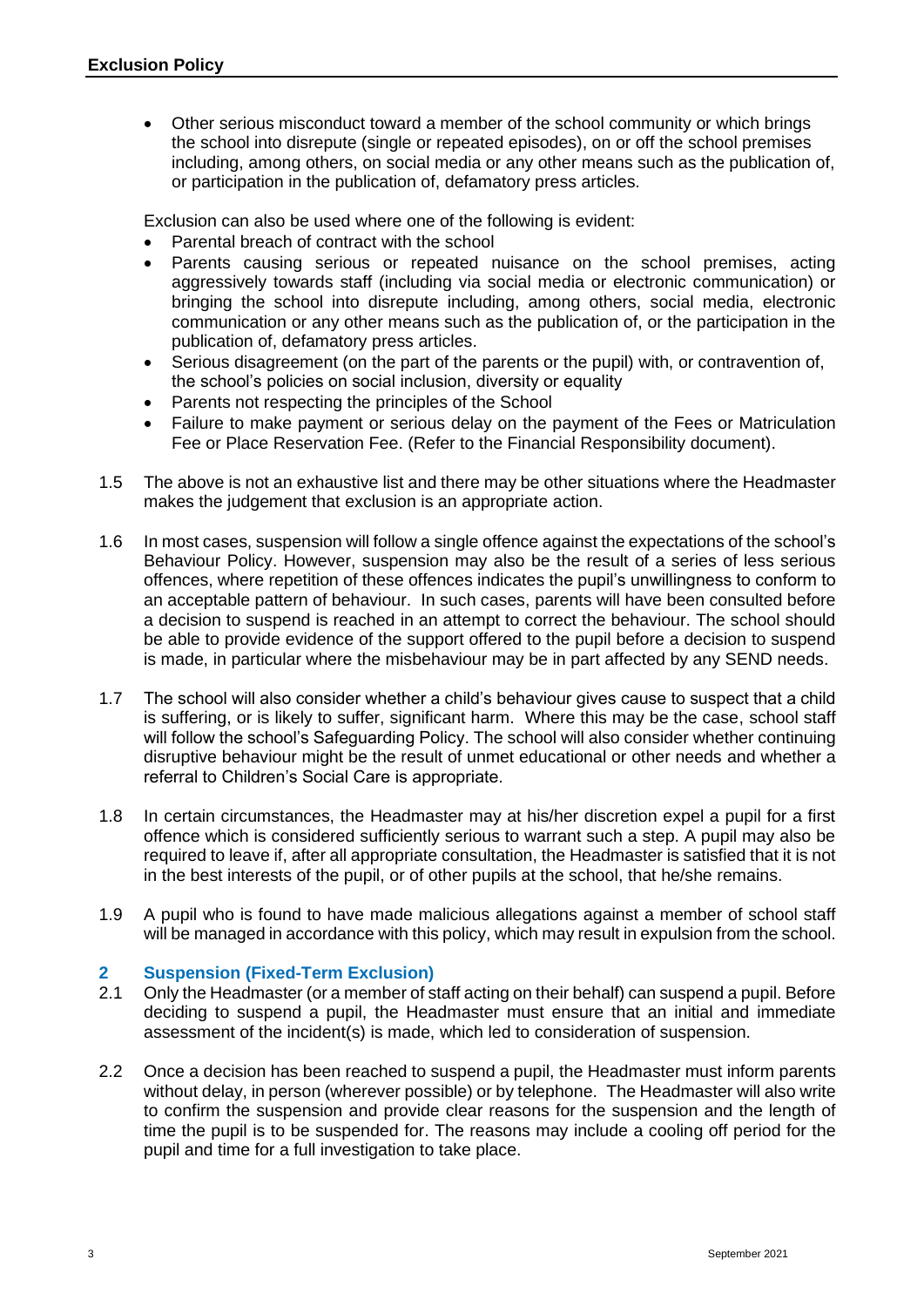- 2.3 A full investigation must be recorded and the notes concerning the investigation placed in the pupil's file.
- 2.4 For clarity, there is no right of appeal against a suspension or against the reasons given for the suspension in the accompanying letter. A suspension can last anything from 1 school day to 5 school days depending on the severity of the incident. No more than 15 days of exclusion can be given in one academic term.
- 2.5 Work will generally be set for a pupil to do at home during the period when they are suspended for more than one day. In addition, consideration must be given to any relevant problems arising from the suspension especially if there are any safeguarding concerns, such as lack of appropriate supervision during the period of the suspension.

#### **3 Expulsion (Permanent Exclusion)**

- 3.1 A pupil may be expelled at any time if the Headmaster is satisfied that the pupil's conduct, whether on or off school premises or in or out of term time, has been prejudicial to good order, school discipline or to the reputation of the school. The school and the Headmaster will act fairly and in accordance with the procedures of natural justice and will not expel a pupil other than in very serious circumstances.
- 3.2 In making a decision about expulsion, the Headmaster will take into account any special educational needs, disabilities, gender and cultural differences that may be relevant to the case.
- 3.3 Only the Headmaster (or a member of staff acting on their behalf) can expel a pupil and before doing so he/she will follow the same procedure as for suspension. Before expelling a pupil, the Headmaster must seek advice from the Cognita Director of Education.
- 3.4 Some parents, may, after due consideration, prefer to voluntarily withdraw their child from the school rather than deal with the consequences of an expulsion. However, it must clearly be understood by all parties that the Headmaster reserves the right to insist on expulsion.
- 3.5 When a pupil is expelled from the school, the school should notify the local authority within 24 hours of notifying parents (UK schools).

#### **4 Discretion**

4.1 The decision to expel or suspend a pupil and the manner and form of any announcement regarding such a decision should be at the sole discretion of the school, acting on the recommendation of the Headmaster. In no circumstances should the school or its staff be required to divulge to parents or others any confidential information or the identities of pupils or others who have given information which has led to the suspension or expulsion of a pupil, or which the Headmaster has acquired during an investigation.

#### **5 Access to the School**

5.1 A pupil who has been suspended or expelled from the school has no right to enter school premises, to be on school grounds or attend school trips without the written permission of the Headmaster. This also applies in relation to external exams and it may be, in certain circumstances, that arrangements have to be made for the pupil to take their exams isolated from their peers or elsewhere.

#### **6 Involvement of External Agencies**

6.1 The school will report to the police anything they believe may amount to a criminal activity.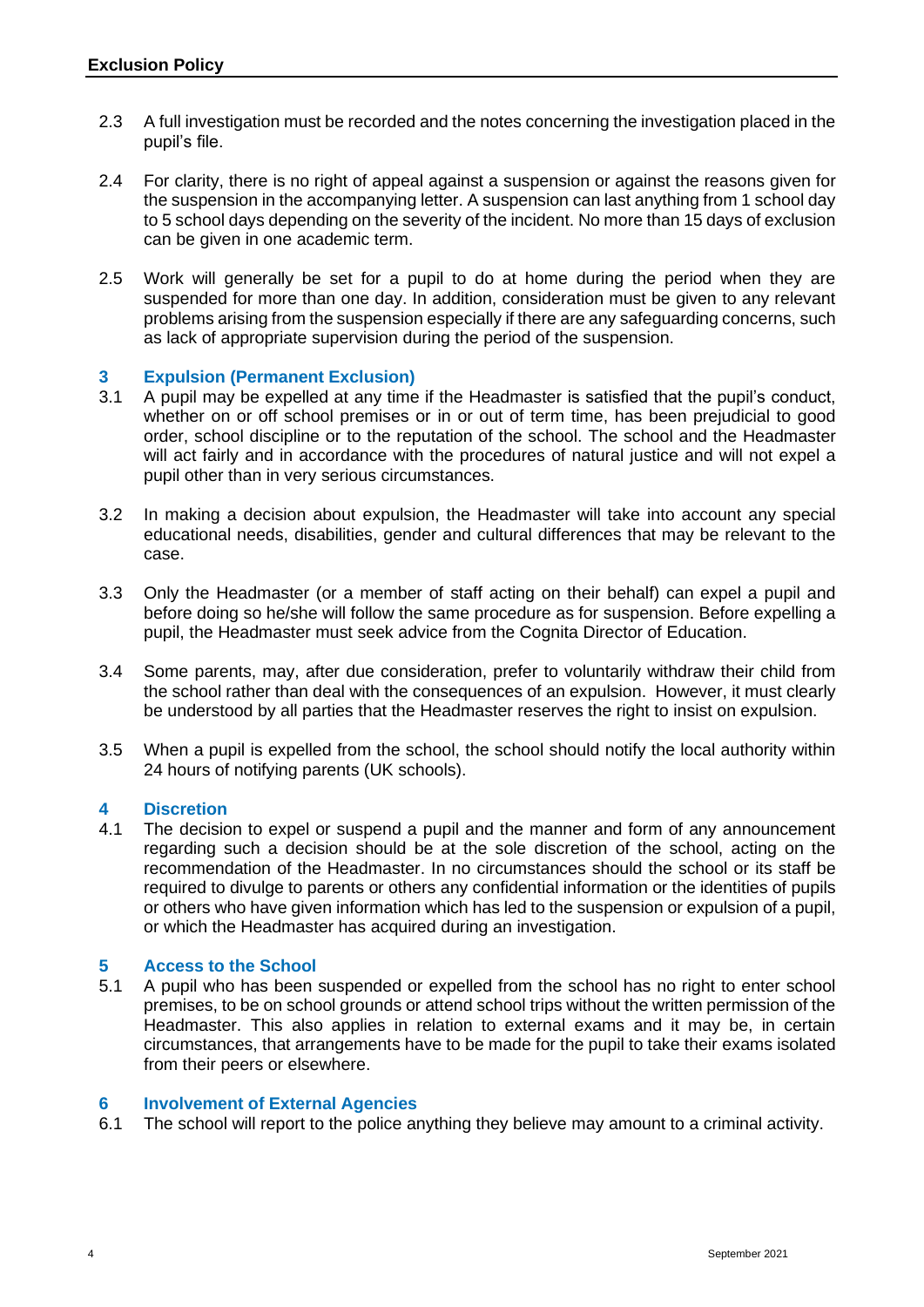#### **7 Review of Expulsion**

- 7.1 A decision to expel a pupil is not taken lightly and before it is reached the Headmaster will have given careful consideration to all the evidence collected and provided and of any representations by the parents.
- 7.2 If, despite this, parents wish Cognita to review the decision to expel they should set out the nature of their appeal in writing, detailing the nature of their grievance and the reasons they see for review. Any such request should be addressed to the Director of Education at 7 Diamond Court, Opal Drive, Eastlake Park, Fox Milne, Milton Keynes, MK15 0DU. This request must be received within 7 working days of the date of expulsion.
- 7.3 Following the receipt of a review request, the Director of Education will convene a threemember Review Panel, usually within 10 working days. One member of the Review Panel will be independent of the management of the school. The panel members will have no detailed knowledge of the case or of the pupil or parents and will not normally include the school's Director of Education. Parents will be notified in advance of the names of the panel members.
- 7.4 Where a review is requested, the pupil will be treated as suspended pending the review. While suspended, the pupil shall remain away from school and will have no right to enter school premises during that time without written permission from the Headmaster.

#### **8 Exclusion Review Panel Meeting**

- 8.1 The Exclusion Review meeting is a private procedure and all those who are concerned in it are required to keep its proceedings confidential, subject to law. Those who appearat the Review Panel will normally be members of the panel, the Headmaster and any relevant member of staff whom the Headmaster, the pupil or his/her parents have asked should attend and whom the Headmaster considers should attend in order to secure a fair outcome. A member of school staff may speak generally about the pupil's character, conduct and achievements at the school if they are willing to do so.
- 8.2 Parents may attend. The parents may be accompanied by a friend or relation. Legal representation is not permitted. A clerk should be present in the meeting to keep a written record of the main points. All those who appear at the Review Panel will be entitled, should they wish, to write their own notes. Audio recordings of hearings are not permitted.
- 8.3 The meeting will be chaired by one member of the Review Panel and conducted in a suitable room and in an informal manner. All statements made at the meeting will be unsworn. All those who appear at the Review Panel should, in turn, have a reasonable opportunity to ask questions and make appropriate comment.
- 8.4 The Review Panel will consider each of the questions raised by the parents inasmuch as they relate to the following:
	- Whether the facts of the case were sufficiently proved when the decision was taken to expel the pupil. The civil standard of proof – the balance of probability – will apply.
	- Whether the sanction was warranted that is, whether it was proportionate to the breach of discipline or other events which are found to have occurred and to the legitimate aims of the school's policy in that respect.
- 8.5 The requirements of natural justice will apply. If for any reason the pupil or his/her parents are dissatisfied with any aspect of the meeting, they must inform the Chair of the Review Panel at the time and ask the clerk to note their dissatisfaction and the reasons for it.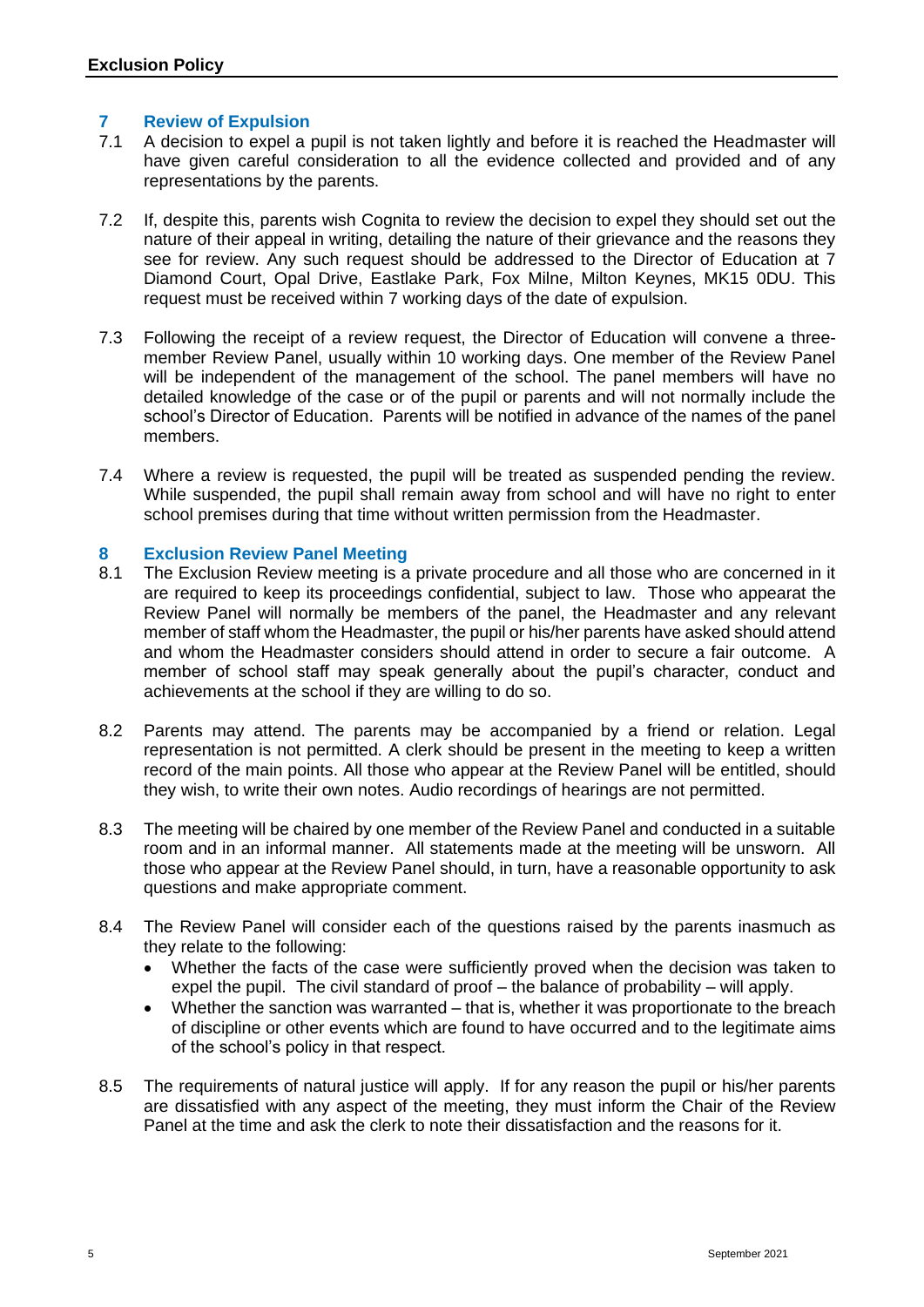- 8.6 Everyone is expected to show courtesy, restraint and good manners. If this is not the case, then the Chair of the Review Panel may at his/her discretion adjourn or terminate the meeting. If the meeting is terminated, the original decision to expel will stand and there will be no further right of appeal.
- 8.7 Should the Headmaster consider it necessary in the interests of an individual or of the school that the identity of any person should be withheld, the Chair of the Review Panel may require that the name of that person and the reasons for withholding it be written down and shown to the panel members. The Chair of the Review Panel at his/her discretion may direct that the person be identified or not, as the case may be.
- 8.8 Once the Chair of the Review Panel is satisfied that the questions raised by the parents have been fully considered by all who appeared at the Review Panel, the meeting will conclude and the three panel members will withdraw to make their decision.
- 8.9 The decision of the Review Panel will be notified, with reasons, to the parents by the Chair of the Review Panel by letter within five working days of the meeting. In the absence of a significant procedural irregularity, the decision of the Exclusion Review Panel is final.

#### **9 Leaving Status**

- 9.1 When a pupil is expelled or when parents have made the request to leave, the leaving status will be one of the following: *'expelled'* or *'withdrawn by parents'* (see Parent Contract)*.*
- 9.2 Additional points of leaving status to be decided include:
	- The form of letter which will be written to the parents and the form of announcement in the school that the pupil has left.
	- The form of reference which will be supplied for the pupil.
	- The entry which will be made on the school record and the pupil's status as a leaver.
	- Arrangements for transfer of any course/project work to the pupil, his/her parents or another school.
	- If relevant, whether the pupil will be permitted to return to school premises to sit public examinations.
	- Whether (if relevant) the school can offer assistance in finding an alternative placement for the pupil.
	- The conditions, if any, under which the pupil may re-enter the school premises in the future.
	- Financial aspects: payment of any outstanding fees and extras; whether the deposit will be returned or credited; refund of prepaid fees.

#### **10 Terminology**

10.1 'Parent' includes one or both the parents, a legal guardian or education guardian.

#### **11 Equality**

11.1 The application of this policy is non-discriminatory, in line with equality legislation.

#### **12 Application of this Policy**

12.1 The policy applies to all pupils at the school, whether or not in the care of the school, including those in our EYFS setting. This policy does not cover cases when a pupil has to leave because of ill-health, non-payment of fees or withdrawal by his/her parents.

#### **13 Availability of this Policy**

13.1 This policy is available to parents and prospective parents on request from the school office and can also be accessed on the website.